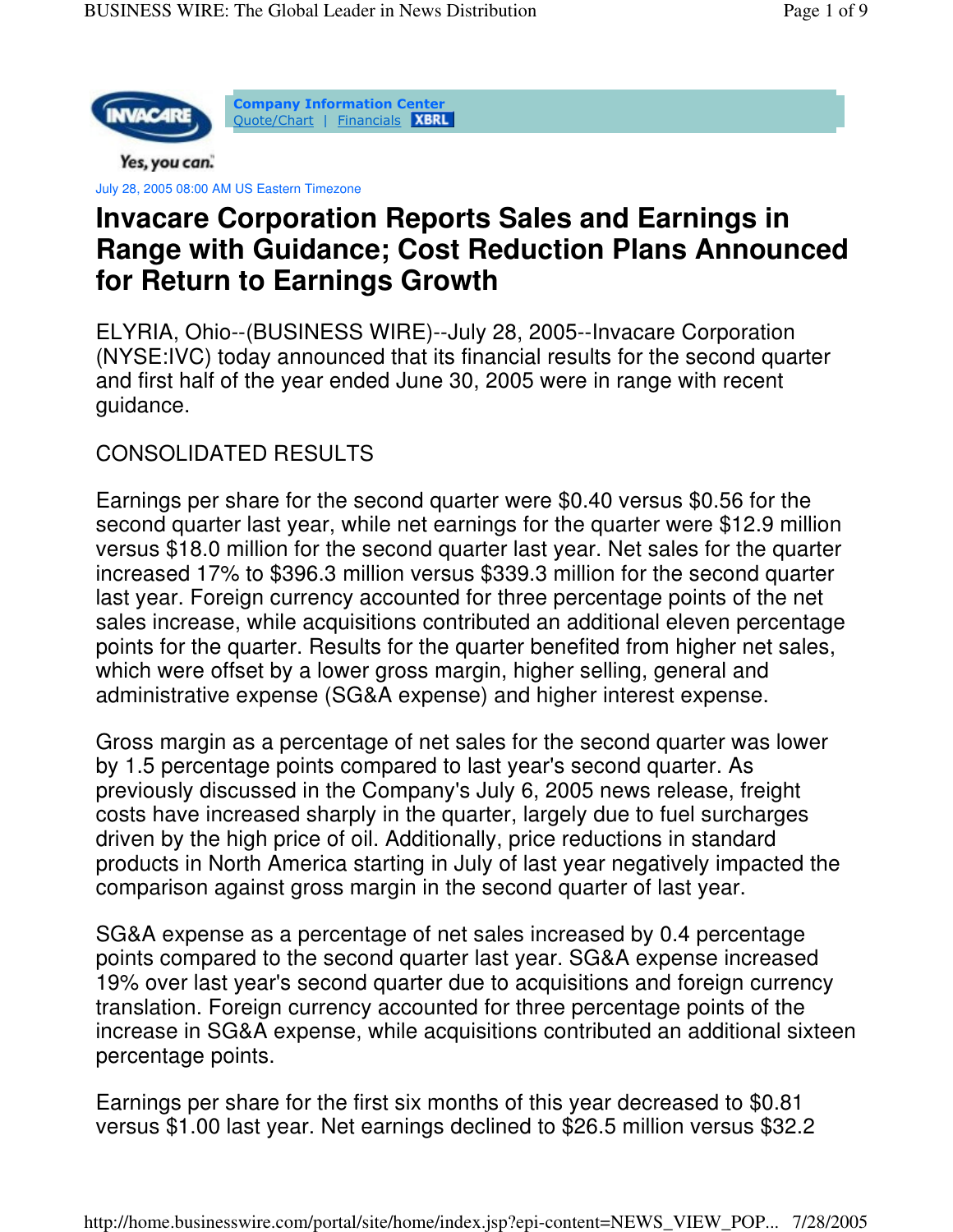million last year. Net sales for the first half of the year increased 16% to \$767.2 million versus \$660.6 million last year. Foreign currency accounted for two percentage points of the net sales increase, while acquisitions contributed an additional eleven percentage points for the six-month period. Results for the first six months of this year benefited from higher net sales, offset by a lower gross margin, higher SG&A expense and higher interest expense.

A. Malachi Mixon, III, chairman and chief executive officer, stated, "Although the Company's earnings performance was disappointing for the second quarter, Invacare remained focused on its cash flow performance, generating a strong \$31 million of free cash flow(a) for the quarter, which included \$5 million related to the sale of a manufacturing facility no longer used by the Company. In the second quarter, the Company had a 3% net sales increase excluding foreign currency and acquisitions, similar to that experienced in the first quarter. With costs in place to support anticipated higher growth along with the impact of higher freight costs, the earnings were down from the previous year." Free cash flow is defined as net cash provided by operating activities less purchases of property and equipment net of proceeds from sales of property and equipment.

# NORTH AMERICA

For the quarter, North American net sales increased 6% to \$264.9 million versus \$249.0 million last year. Foreign currency accounted for one percentage point of the net sales increase, while acquisitions contributed an additional one percentage point for the quarter.

Respiratory products sales increased 28% for the quarter, largely due to continued strong performance of the HomeFill(TM) oxygen system product line and strong sales of oxygen concentrators. Invacare Supply Group (ISG) sales increased 8%, in line with ISG's growth pattern in the recent past. Invacare Continuing Care Group sales increased by 23% for the quarter, with acquisitions accounting for 17% of the increase.

Sales of standard products decreased by 6% for the quarter, as the benefit from increasing unit volumes of standard products was more than offset by lower pricing. Excluding the positive impact from acquisitions, sales of the rehab products line decreased 5%, due primarily to continued Medicare power wheelchair eligibility pressures and Medicaid related reimbursement pressures. Sales of consumer power wheelchairs were down 11% for the quarter versus last year's second quarter.

For the quarter, earnings before income taxes decreased to \$14.1 million versus \$25.7 million last year, largely due to increased freight costs, programs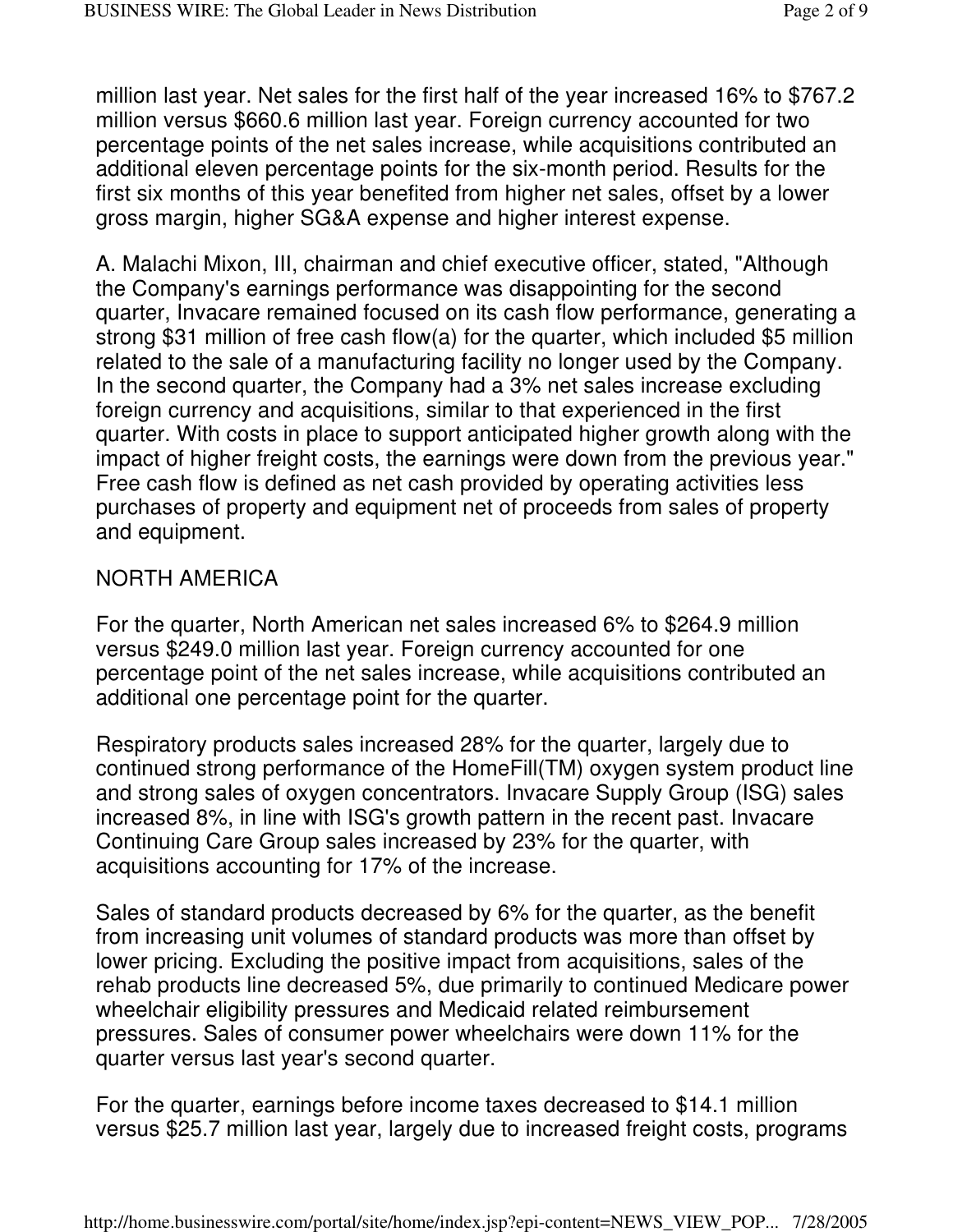in place to support anticipated higher growth, continued weakness in the rehab products line and the pricing pressures in the standard products line.

For the first six months of the year, North American net sales increased 6% to \$515.8 million versus \$486.3 million last year. Foreign currency accounted for one percentage point of the net sales increase, while acquisitions contributed an additional two percentage points.

### EUROPE

For the quarter, European net sales increased 46% to \$110.3 million versus \$75.4 million last year. Foreign currency accounted for seven percentage points of the net sales increase, while acquisitions contributed an additional forty percentage points for the quarter. The 1% sales decline for the quarter, excluding foreign currency and acquisitions, was primarily due to German reimbursement challenges for the Invacare wheelchair product lines.

For the quarter, earnings before income taxes increased to \$7.4 million versus \$3.3 million last year, primarily due to the acquisition of WP Domus GmbH. Domus continued to perform well in the second quarter, while performance in Invacare Germany and Netherlands was below expectations.

For the first six months of this year, European net sales increased 47% to \$212.4 million versus \$144.7 million last year. Foreign currency accounted for seven percentage points of the net sales increase, while acquisitions contributed an additional forty percentage points for the six-month period.

### ASIA/PACIFIC

For the quarter, Asia/Pacific net sales increased 42% to \$21.1 million versus \$14.8 million last year. Foreign currency accounted for fifteen percentage points of the net sales increase, while acquisitions contributed an additional nineteen percentage points for the quarter. The increase in net sales of eight percentage points excluding foreign currency and acquisitions was largely due to volume increases in all locations.

For the quarter, earnings before income taxes decreased to a loss of \$1.6 million versus earnings of \$0.2 million last year in large part due to negative currency impacts and cost increases.

For the first six months of this year, Asia/Pacific net sales increased 32% to \$39.0 million versus \$29.6 million last year. Foreign currency accounted for eleven percentage points of the net sales increase, while acquisitions contributed an additional sixteen percentage points for the six-month period.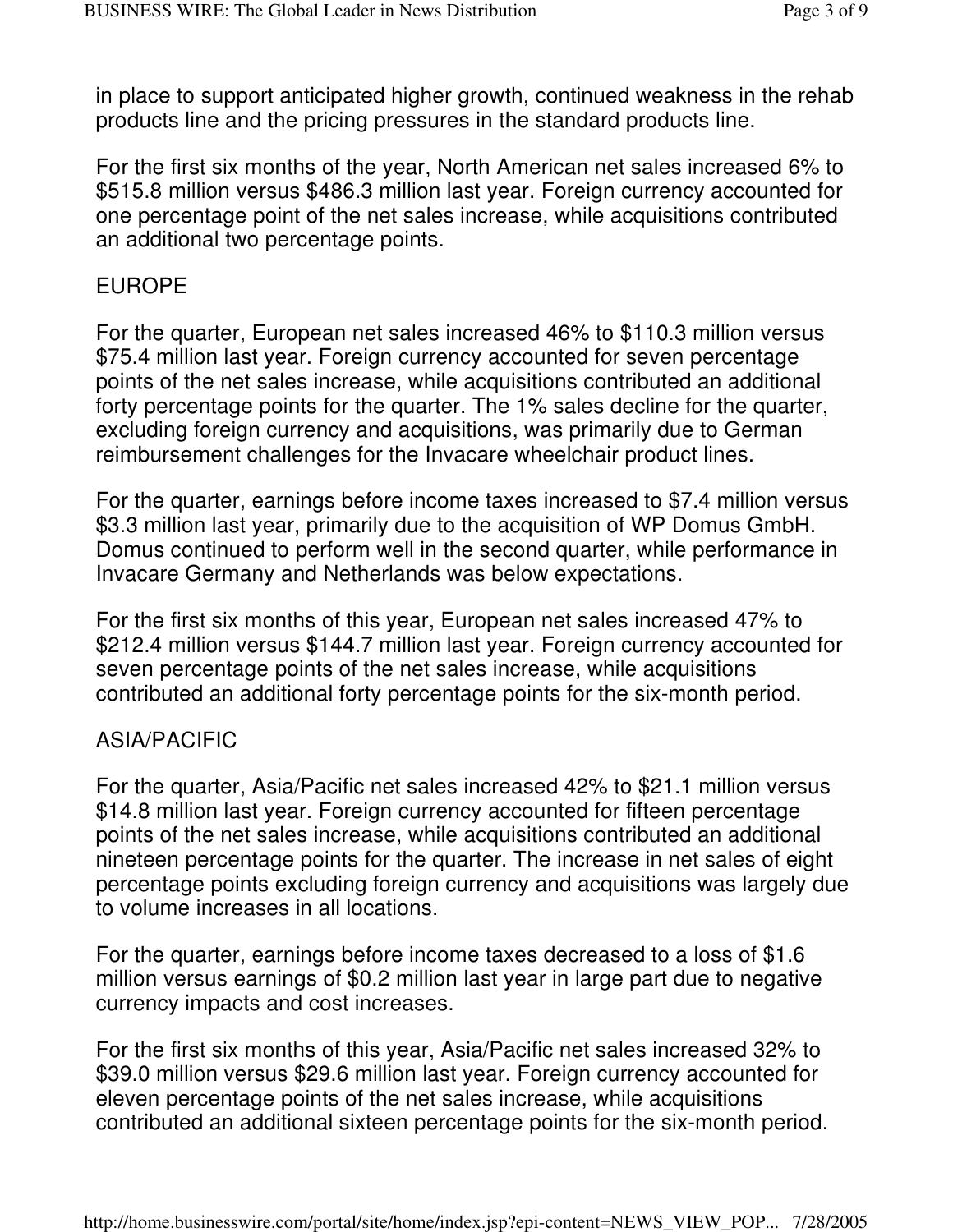# FINANCIAL CONDITION

At the end of the second quarter, total debt outstanding was \$554.5 million, bringing debt-to-total-capitalization to 42.8%, slightly higher than the ratio at the end of last year. Days sales outstanding were 62 days, improving by five days compared with the second quarter of last year. Inventory turns were 5.1, down from 5.8 at the end of last year although improved from 4.9 at the end of first quarter this year. Turns were negatively impacted by building finished goods for a sales level that failed to materialize.

### **OUTLOOK**

Reimbursement uncertainties that impacted the first quarter of 2005 continue to affect the core North American rehab and standard businesses in the second quarter. The power wheelchair market is unlikely to return to growth until the Centers for Medicare and Medicaid Services (CMS) implements its plan for 49 new codes and related fees at the beginning of 2006. The uncertainty has particularly impacted Medicare power wheelchair sales and will likely continue to pressure results in 2005. In terms of Medicaid, there was in general no improvement in terms of reimbursement levels or approvals for home medical equipment.

Commenting on the Company's anticipated results, Mixon said, "Although disappointed with the earnings performance in the second quarter, the Company is determined to lower costs in order to grow earnings in the second half of the year. In order to adjust the cost base to the lower anticipated revenue growth levels, the Company has identified cost reductions and profit improvement actions totaling \$9 million in the second half of 2005. These actions include:

-- reducing global headcount by 230 personnel,

-- outsourcing improvements utilizing the Company's China manufacturing capability and third parties,

-- shifting substantial resources from product development to manufacturing cost reduction activities and product rationalization,

-- reducing freight exposure through freight auctions and changing the freight policy,

- -- general expense reductions, and
- -- exiting four facilities.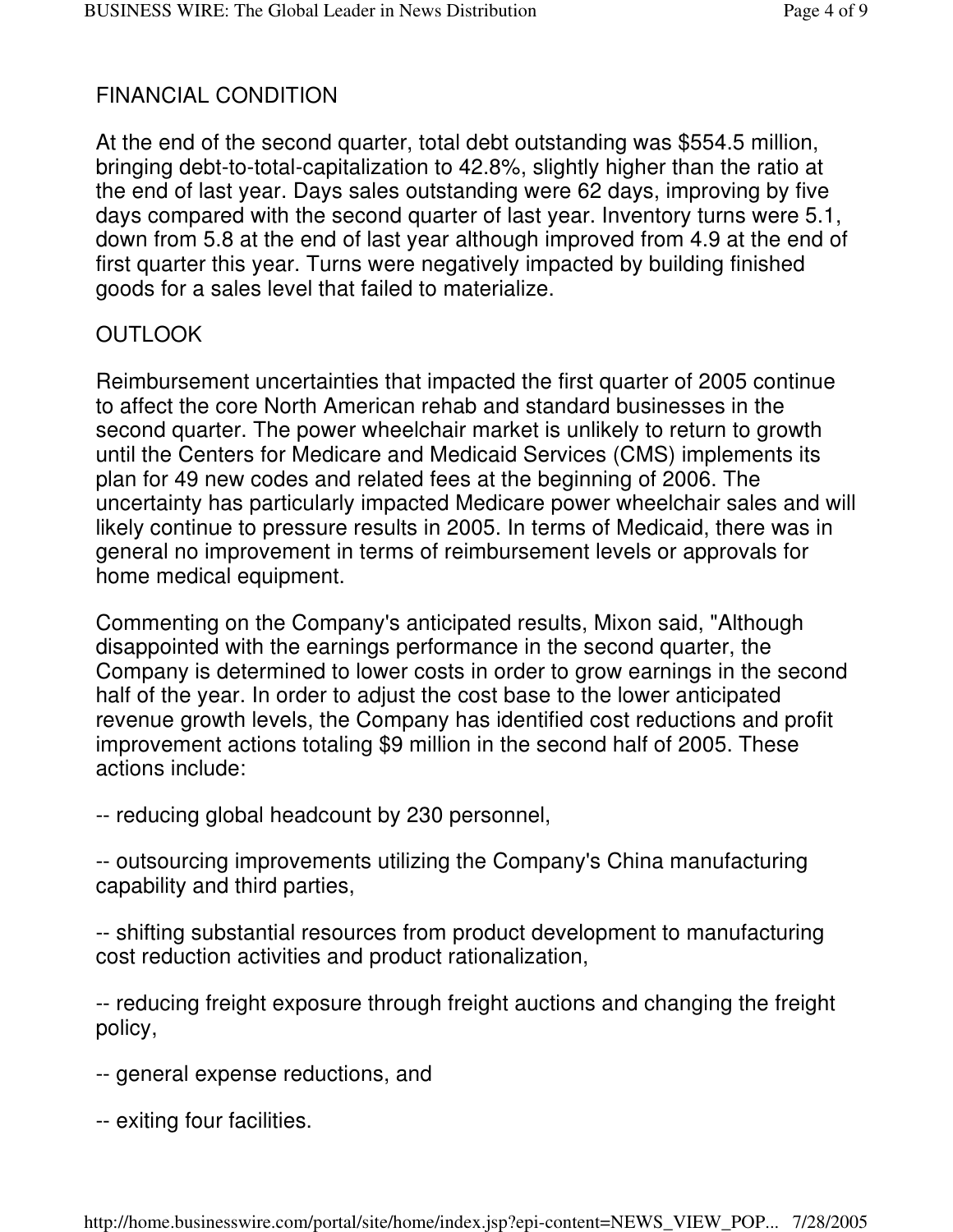As a result of these actions, the Company anticipates recognizing a \$3 million to \$5 million charge in the third quarter of this year. These initial actions are expected to result in annualized savings of \$20 million as Invacare enters 2006."

In addition to these actions, the Company is reviewing its global manufacturing and distribution strategy. The Company is in the early stages of evaluating a multi-year plan to exit a number of manufacturing and distribution locations, resulting in annualized savings of up to \$21 million. These plans would lead to restructuring charges over the next two years estimated at \$22 million. While plans are not complete, the Company currently believes that the financial benefits from the restructuring in any one year will minimize the net income impact from the charge incurred in that year. The Company will provide additional details on these plans when it announces third quarter results.

For the full year, the Company confirms its previous guidance that it anticipates a net sales increase of between 14% and 15% and earnings per share of between \$2.20 and \$2.40. This guidance anticipates foreign currency and acquisitions to account for 10% of the net sales increase. Excluding the impact of foreign currency and acquisitions, the net sales increase is expected to be between 4% and 5%. The Company anticipates its free cash flow(a) for the year will be between \$55 million and \$65 million. The earnings per share guidance does not include the impact of the \$3 million to \$5 million charge mentioned above on a pre-tax basis or \$0.06 to \$0.10 per share after tax.

For the third quarter, the Company expects a net sales increase of between 16% and 18% and earnings per share of between \$0.53 and \$0.63. This guidance anticipates foreign currency and acquisitions to account for 12% to 13% of the net sales increase. Excluding the impact of foreign currency and acquisitions, the net sales increase would be between 4% and 5%. The earnings per share guidance does not include the impact of the \$3 million to \$5 million charge mentioned above on a pre-tax basis or \$0.06 to \$0.10 per share after tax.

Mixon concluded, "With the cost reduction actions detailed above, along with the benefits from Chinese manufacturing and further penetration of the ambulatory oxygen market with sales of the HomeFill(TM) oxygen system, Invacare is committed to returning to positive earnings growth in the fourth quarter. With the facility closures over the next few years, Invacare is further committed to additional actions to make sure its cost base can support solid earnings growth into 2006 and beyond."

(a) Free cash flow is a non-GAAP financial measure, which is reconciled to the related GAAP financial measure in the "Reconciliation" table included after the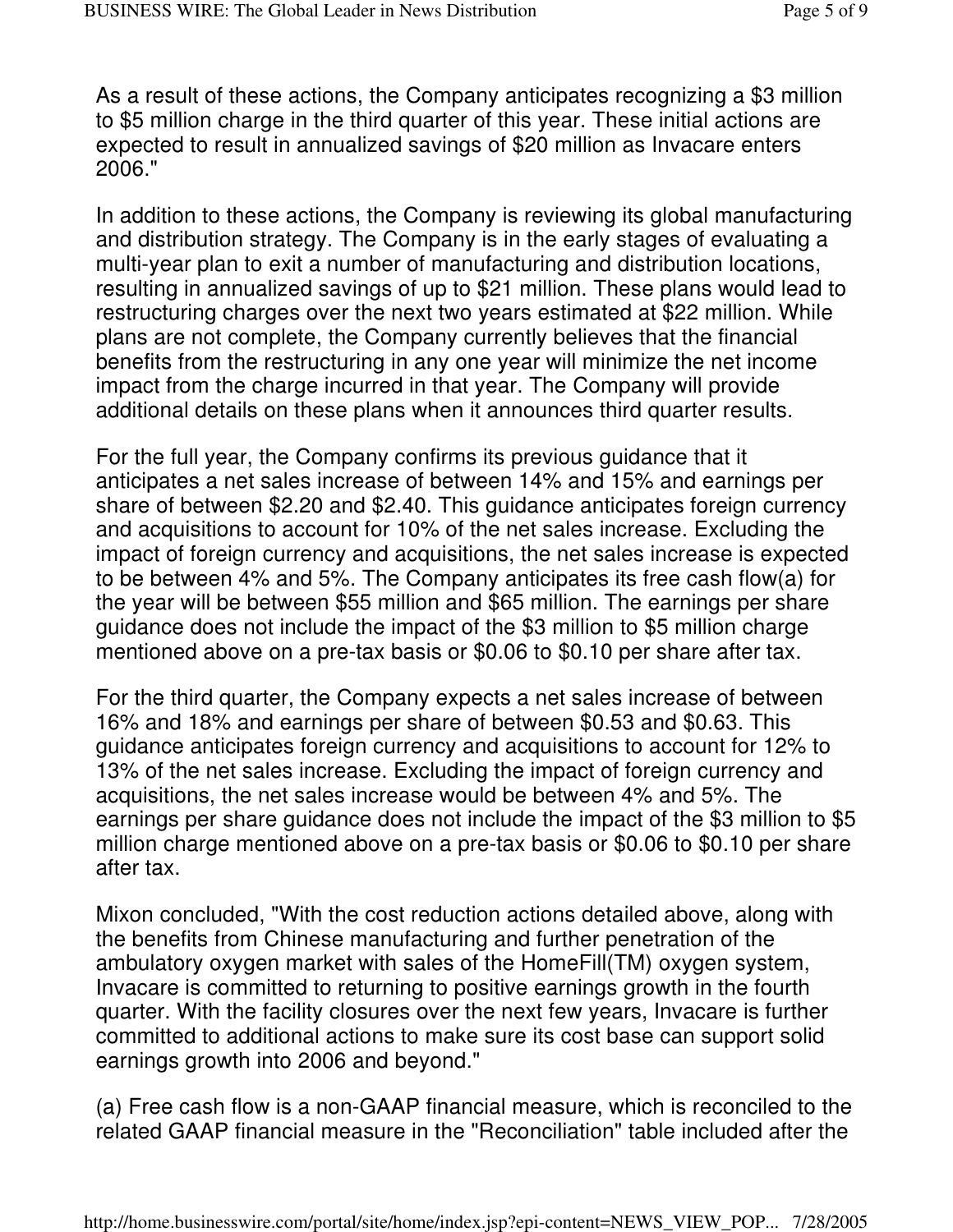Condensed Consolidated Balance Sheets in this press release.

Invacare Corporation (NYSE:IVC), headquartered in Elyria, Ohio, is the global leader in the manufacture and distribution of innovative home and long-term care medical products that promote recovery and active lifestyles. The Company has 6,250 associates and markets its products in 80 countries around the world. For more information about the Company and its products, visit Invacare's website at www.invacare.com.

This press release contains forward-looking statements within the meaning of the "Safe Harbor" provisions of the Private Securities Litigation Reform Act of 1995. Terms such as "will," "should," "plan," "intend," "expect," "continue," "forecast", "believe," "anticipate" and "seek," as well as similar comments, are forward-looking in nature. Actual results and events may differ significantly from those expressed or anticipated as a result of risks and uncertainties which include, but are not limited to, the following: pricing pressures, the success of the Company's ongoing efforts to reduce costs, increasing raw material costs, the consolidations of health care customers and competitors, government reimbursement issues (including those that affect the sales of and margins on product, along with the viability of customers) both at the federal and state level, the ability to design, manufacture, distribute and achieve market acceptance of new products with higher functionality and lower costs, the effect of offering customers competitive financing terms, Invacare's ability to successfully identify, acquire and integrate strategic acquisition candidates, the difficulties in managing and operating businesses in many different foreign jurisdictions (including the recent Domus acquisition), the timely completion of facility consolidations, the vagaries of any litigation or regulatory investigations that the Company may be or become involved in at any time (including the previously-disclosed litigation with Respironics), the difficulties in acquiring and maintaining a proprietary intellectual property ownership position, the overall economic, market and industry growth conditions (including the impact that acts of terrorism may have on such growth conditions), foreign currency and interest rate risks, Invacare's ability to improve financing terms and reduce working capital, as well as the risks described from time to time in Invacare's reports as filed with the Securities and Exchange Commission. We undertake no obligation to review or update these forward-looking statements or other information contained herein.

INVACARE CORPORATION AND SUBSIDIARIES CONDENSED CONSOLIDATED STATEMENTS OF EARNINGS (UNAUDITED) Three Months Ended Six Months Ended

| (In thousands, except per share |                                         | June 30, |      | June 30, |
|---------------------------------|-----------------------------------------|----------|------|----------|
| data)                           | 2005                                    | 2004     | 2005 | 2004     |
|                                 |                                         |          |      |          |
| Net sales                       | \$396,267 \$339,288 \$767,211 \$660,631 |          |      |          |
| Cost of products sold           | 282,983 237,164 544,083 465,128         |          |      |          |

http://home.businesswire.com/portal/site/home/index.jsp?epi-content=NEWS\_VIEW\_POP... 7/28/2005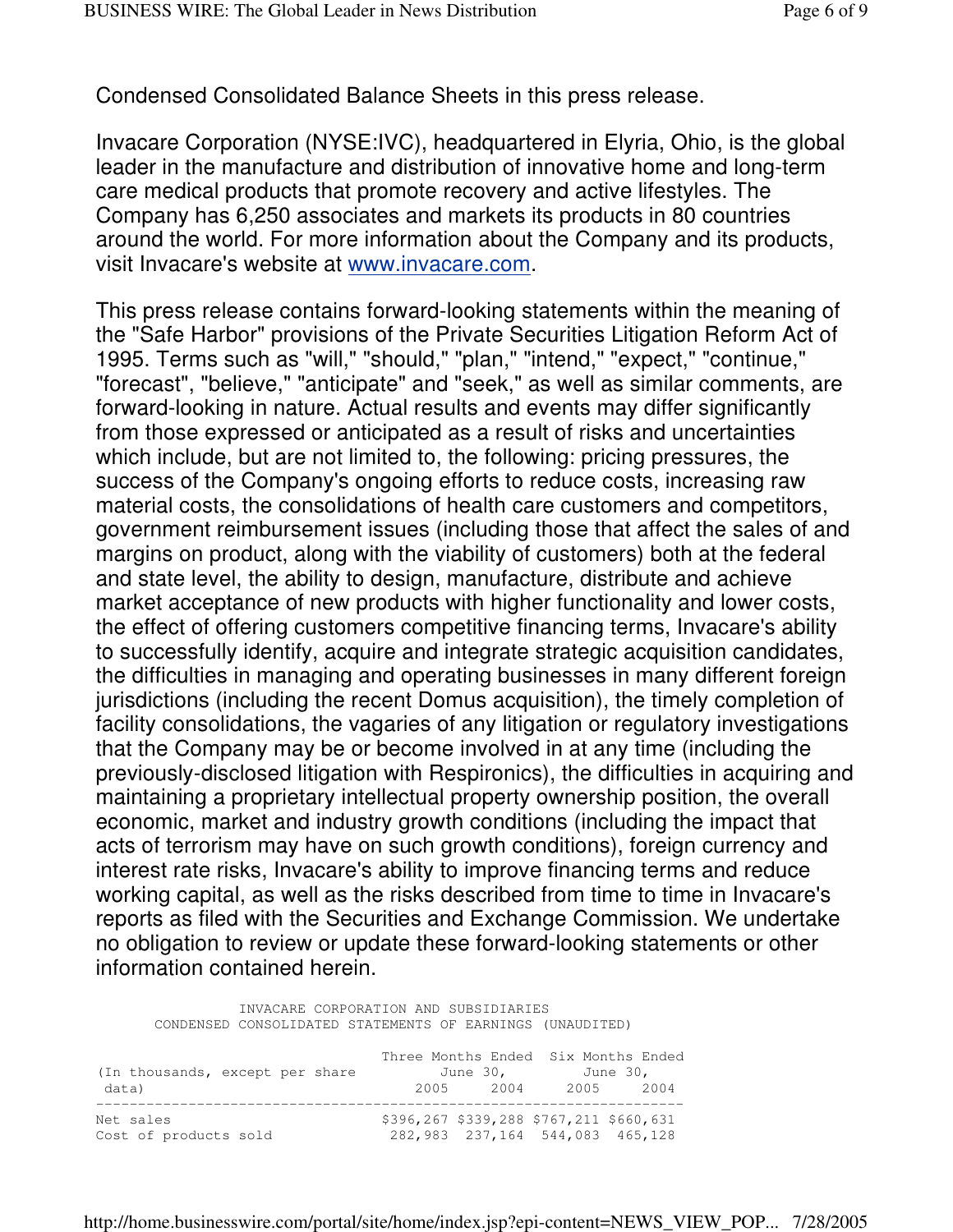#### BUSINESS WIRE: The Global Leader in News Distribution Page 7 of 9

| Gross profit<br>Selling, general and                                                           | 113,284 102,124 223,128 |                                                                      | 195,503  |
|------------------------------------------------------------------------------------------------|-------------------------|----------------------------------------------------------------------|----------|
| administrative expense<br>Interest expense - net                                               |                         | 88, 352 74, 201 172, 314<br>5,974 1,225 11,966 2,780                 | 144,984  |
| Earnings before income taxes<br>Income taxes<br>Net earnings                                   | \$12,908 \$18,023       | 18,958 26,698 38,848 47,739<br>6,050 8,675 12,395 15,515<br>\$26,453 | \$32,224 |
| Net earnings per share - basic                                                                 |                         | \$0.41 \$0.58 \$0.84                                                 | \$1.04   |
| Weighted average shares<br>outstanding - basic                                                 |                         | 31,553 31,145 31,456 31,119                                          |          |
| Net earnings per share - assuming<br>dilution                                                  |                         | $$0.40$ $$0.56$ $$0.81$ $$1.00$                                      |          |
| Weighted average shares<br>outstanding - assuming dilution $32,530$ $32,239$ $32,533$ $32,259$ |                         |                                                                      |          |

Business Segments - The Company operates in three primary business segments based on geographical area: North America, Europe and Asia/Pacific. The three reportable segments represent operating groups, which offer products to different geographic regions. Intersegment revenue for reportable segments was \$26,674,000 and \$49,432,000 for the three and six months ended June 30, 2005 and \$21,036,000 and \$40,379,000 for the same periods a year ago.

The information by segment is as follows:

|                                                                             |  | June 30, June 30,                                                                                            | Three Months Ended Six Months Ended      |
|-----------------------------------------------------------------------------|--|--------------------------------------------------------------------------------------------------------------|------------------------------------------|
| (In thousands)                                                              |  | 2005 2004 2005 2004                                                                                          |                                          |
| Revenues from external customers<br>North America<br>Europe<br>Asia/Pacific |  | \$264,854 \$249,040 \$515,794 \$486,323<br>110, 331 75, 406 212, 422 144, 744<br>21,082 14,842 38,995 29,564 |                                          |
| Consolidated                                                                |  | \$396,267 \$339,288 \$767,211 \$660,631                                                                      |                                          |
| Earnings (loss) before income<br>taxes                                      |  |                                                                                                              |                                          |
| North America<br>Europe<br>Asia/Pacific<br>All Other                        |  | $$14,066$ $$25,713$ $$33,471$ $$45,763$<br>7,359 3,303 11,241 4,443<br>$(1, 600)$ 240 $(3, 304)$ 677         | $(867)$ $(2, 558)$ $(2, 560)$ $(3, 144)$ |
| Consolidated                                                                |  | $$18,958$ $$26,698$ $$38,848$ $$47,739$                                                                      |                                          |

All Other consists of the domestic export unit, unallocated corporate selling, general and administrative expense, the Invacare captive insurance unit and inter-company profits, which do not meet the quantitative criteria for determining reportable segments.

> INVACARE CORPORATION AND SUBSIDIARIES CONDENSED CONSOLIDATED BALANCE SHEETS

> > June 30, 2005 December 31, June 30, 2004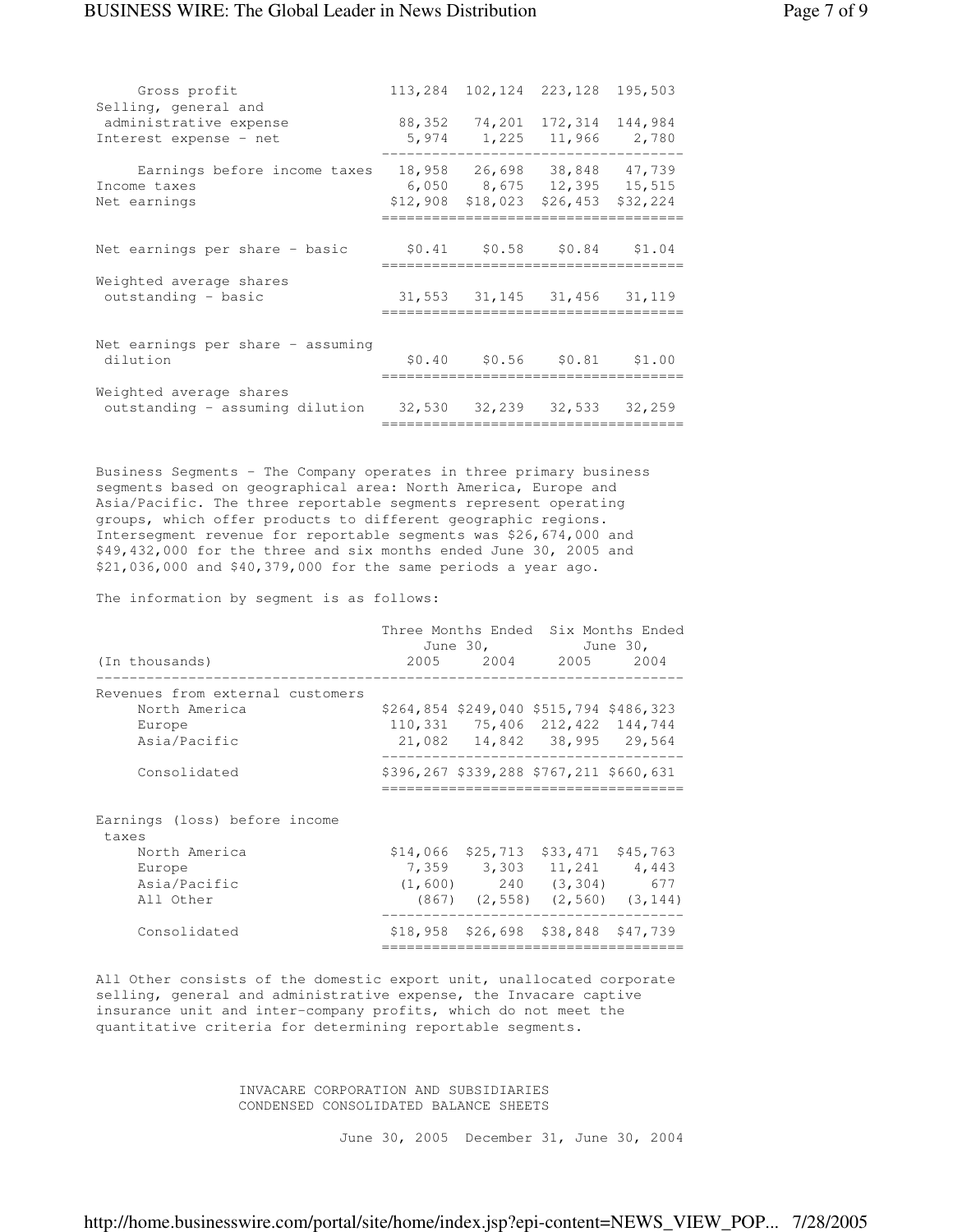| (In thousands)                                                                                         | (unaudited)         | 2004                | (unaudited)         |
|--------------------------------------------------------------------------------------------------------|---------------------|---------------------|---------------------|
| Current Assets<br>Cash, cash equivalents and                                                           |                     |                     |                     |
| marketable securities                                                                                  | \$6,604             | \$32,766            | \$7,233             |
| Trade receivables - net                                                                                | 284,931             | 287,950             | 262,559             |
| Inventories - net                                                                                      | 183,504             | 175,883             | 143,644             |
| Deferred income taxes and                                                                              |                     |                     |                     |
| other current assets                                                                                   | 65,410              | 68,552              | 59,945              |
| Total current assets                                                                                   | 540,449             | 565,151             | 473,381             |
| Other Assets                                                                                           | 160,874             | 153,846             | 76,622              |
| Plant and equipment - net                                                                              | 181,017             | 191,163             | 156,863             |
| Goodwill                                                                                               | 724,630             | 717,964             | 436,924             |
| Total assets                                                                                           | \$1,606,970         | \$1,628,124         | \$1,143,790         |
| Liabilities and Shareholders'<br>Equity<br>Current Liabilities<br>Accounts payable<br>Accrued expenses | \$141,044<br>90,309 | \$149,413<br>98,850 | \$123,171<br>85,890 |
| Accrued income taxes                                                                                   | 4,747               | 7,816               | 19,284              |
| Current maturities                                                                                     | 1,707               | 2,062               | 1,863               |
| Total current                                                                                          |                     |                     |                     |
| liabilities                                                                                            | 237,807             | 258,141             | 230,208             |
| Long-term debt                                                                                         | 552,760             | 547,974             | 230,388             |
| Other long-term obligations                                                                            | 75,257              | 68,571              | 39,113              |
| Shareholders' Equity<br>Total liabilities and                                                          | 741,146             | 753,438             | 644,081             |
| shareholders' equity                                                                                   | \$1,606,970         | \$1,628,124         | \$1,143,790         |

#### INVACARE CORPORATION AND SUBSIDIARIES RECONCILIATION FROM NET CASH PROVIDED BY OPERATING ACTIVITIES TO FREE CASH FLOW (UNAUDITED)

| (In thousands)                                        | Three Months Ended Six Months Ended<br>June 30,<br>2005 2004 | June 30,<br>2005 2004                         |
|-------------------------------------------------------|--------------------------------------------------------------|-----------------------------------------------|
| Net cash provided by operating<br>activities<br>Less: | \$32,686 \$15,464 \$29,191 \$45,789                          |                                               |
| Purchases of property and equipment,<br>net           |                                                              | $(1, 530)$ $(9, 978)$ $(10, 437)$ $(18, 333)$ |
| Free Cash Flow                                        | $$31,156$ $$5,486$ $$18,754$ $$27,456$                       |                                               |

Free cash flow is a non-GAAP financial measure that is comprised of net cash provided by operating activities less purchases of property and equipment net of proceeds from sales of property and equipment. Management believes that this financial measure provides meaningful information for evaluating the overall financial performance of the Company and its ability to repay debt or make future investments (including acquisitions, etc.).

#### **Contacts**

**Invacare Corporation**